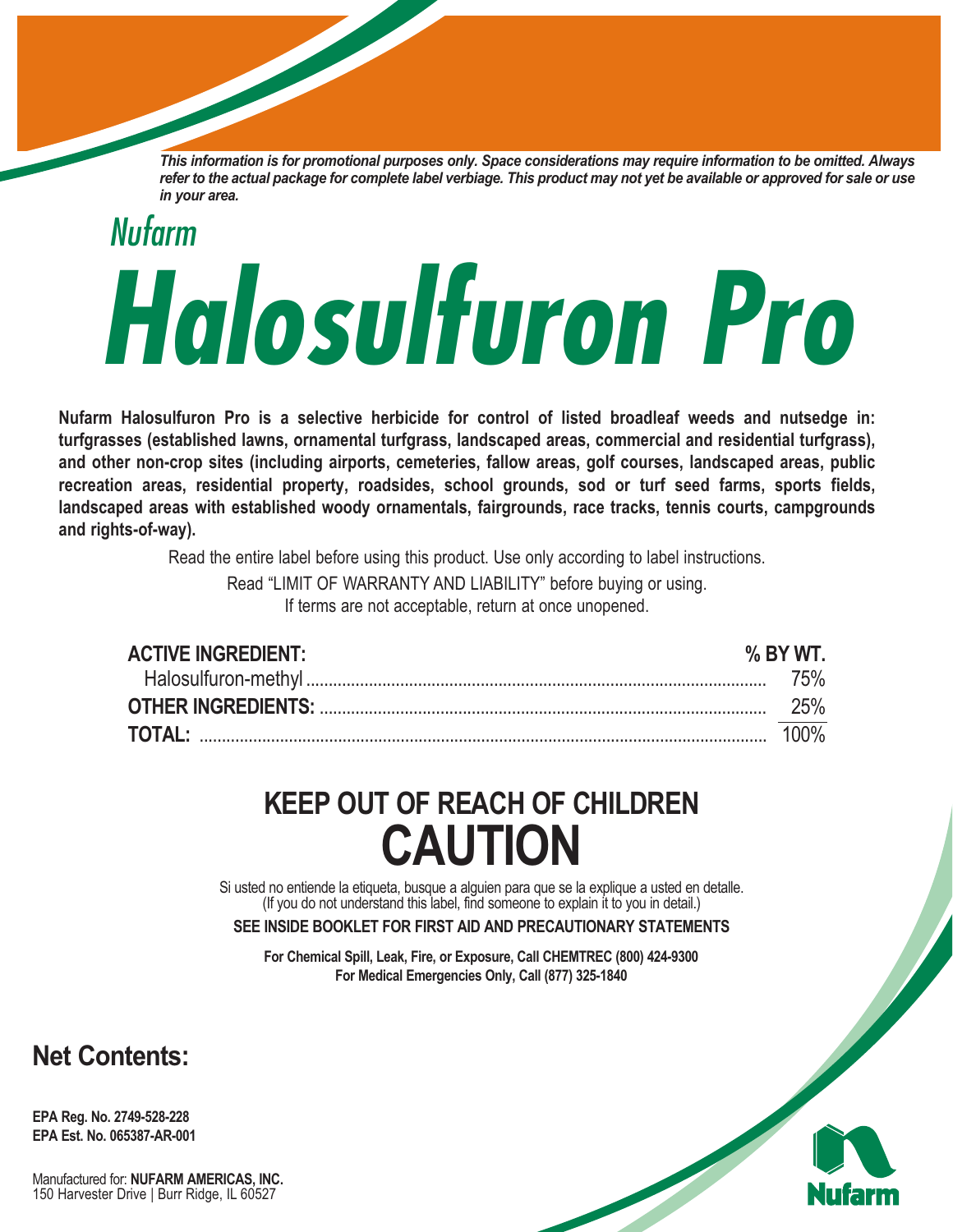#### **PRECAUTIONARY STATEMENTS HAZARDS TO HUMANS AND DOMESTIC ANIMALS CAUTION**

CAUSES MODERATE EYE IRRITATION. HARMFUL IF SWALLOWED. Avoid contact with eyes or clothing. Wash thoroughly with soap and water after handling.

#### **PERSONAL PROTECTIVE EQUIPMENT (PPE):**

#### **Applicators and other handlers must wear:**

• Long-sleeved shirt and long pants, and

• Shoes plus socks

Follow manufacturer's instructions for cleaning/maintaining PPE. If no such instructions for washables exist, use detergent and hot water. Keep and wash PPE separately from other laundry.

#### **ENGINEERING CONTROL STATEMENTS:**

When handlers use closed systems, or enclosed cabs, or aircraft in a manner that meets the requirements listed in the Worker Protection Standard (WPS) for agricultural pesticides [40 CFR 170.240 (d) (4-6)], the handler PPE requirements may be reduced or modified as specified in the WPS.

#### **USER SAFETY RECOMMENDATIONS**

#### **Users should:**

• Wash hands before eating, drinking, chewing gum, using tobacco or using the toilet.

• Remove clothing immediately if pesticide gets inside. Then wash thoroughly and put on clean clothing.

| <b>FIRST AID</b>                         |                                                                                                                                                                                                                                                                                                                                                                                                                 |  |  |  |
|------------------------------------------|-----------------------------------------------------------------------------------------------------------------------------------------------------------------------------------------------------------------------------------------------------------------------------------------------------------------------------------------------------------------------------------------------------------------|--|--|--|
| <b>IF IN EYES</b>                        | . Hold eye open and rinse slowly and gently with water for 15-20 minutes.<br>. Remove contact lenses, if present, after the first 5 minutes, then continue rinsing eye.<br>• Call a poison control center or physician for treatment advice.                                                                                                                                                                    |  |  |  |
| I IF SWALLOWED                           | . Call poison control center or physician immediately for treatment advice.<br>• Remove visible particles from mouth.<br>. Have person rinse mouth thoroughly with water, spit out rinse water.<br>. Have person sip a glass of water if able to swallow.<br>. Do not induce vomiting unless told to do so by the poison control center or doctor.<br>. Do not give anything by mouth to an unconscious person. |  |  |  |
| emergency medical treatment information. | Have the product container or label with you when calling a poison control center or physician, or going for treatment. You may also contact 1-877-325-1840 for                                                                                                                                                                                                                                                 |  |  |  |

#### **ENVIRONMENTAL HAZARDS**

This product is toxic to non-target vascular plants. Do not apply directly to water, to areas where surface water is present or to intertidal areas below the mean high water mark. Do not contaminate water when cleaning equipment or disposing of equipment washwaters or rinsate.

This chemical has properties and characteristics associated with chemicals detected in groundwater. The use of this chemical in areas where soils are permeable, particularly where the water table is shallow, may result in groundwater contamination.

In order to limit the potential for ground-water contamination and off-site movement of phytotoxically significant residues via subsurface flow, halosulfuron methyl shall not be used in any areas with the following soil characteristics (use of halosulfuron methyl is only allowed in areas where none of the 3 sets of criteria below are met):

- 1.Areas (within the confines of a contiguous area representing a single soil series as defined within a single mapping unit) of any soil type with less than 2% organic matter in the upper 24 inches of the soil profile with historical average depth to ground water under 30 feet (utilizing the best available data from the NRCS, local county extension agents, and other sources) within counties with historical average precipitation over 40 inches (utilizing data from any weather station within the county with 20 or more years of continuous weather reporting).
- 2.Areas with sand or loamy sand soil texture and less than 2.5% organic matter content for at least the upper 24 inches of the soil profile with historical average depth to groundwater under 50 feet (utilizing the best available data from the NRCS, local county extension agents, and other sources) within counties with historical average precipitation over 30 inches (utilizing data from any weather station within the county with 20 or more years of continuous weather reporting).
- 3.Areas with sandy loam soil texture and less than 2% organic matter in the upper 24 inches of the soil profile with historical average depth to ground water under 40 feet (utilizing the best available data from the NRCS, local county extension agents, and other sources) within counties with historical average precipitation over 35 inches (utilizing data from any weather station within the county with 20 or more years of continuous weather reporting).

#### **DIRECTIONS FOR USE**

It is a violation of Federal law to use this product in any manner inconsistent with its labeling. This product can only be used in accordance with the Directions for Use on this label.

Do not apply this product in a way that will contact workers or other persons, either directly or through drift. Only protected handlers may be in the area during application. For any requirements specific to your State or Tribe, consult the agency responsible for pesticide regulation.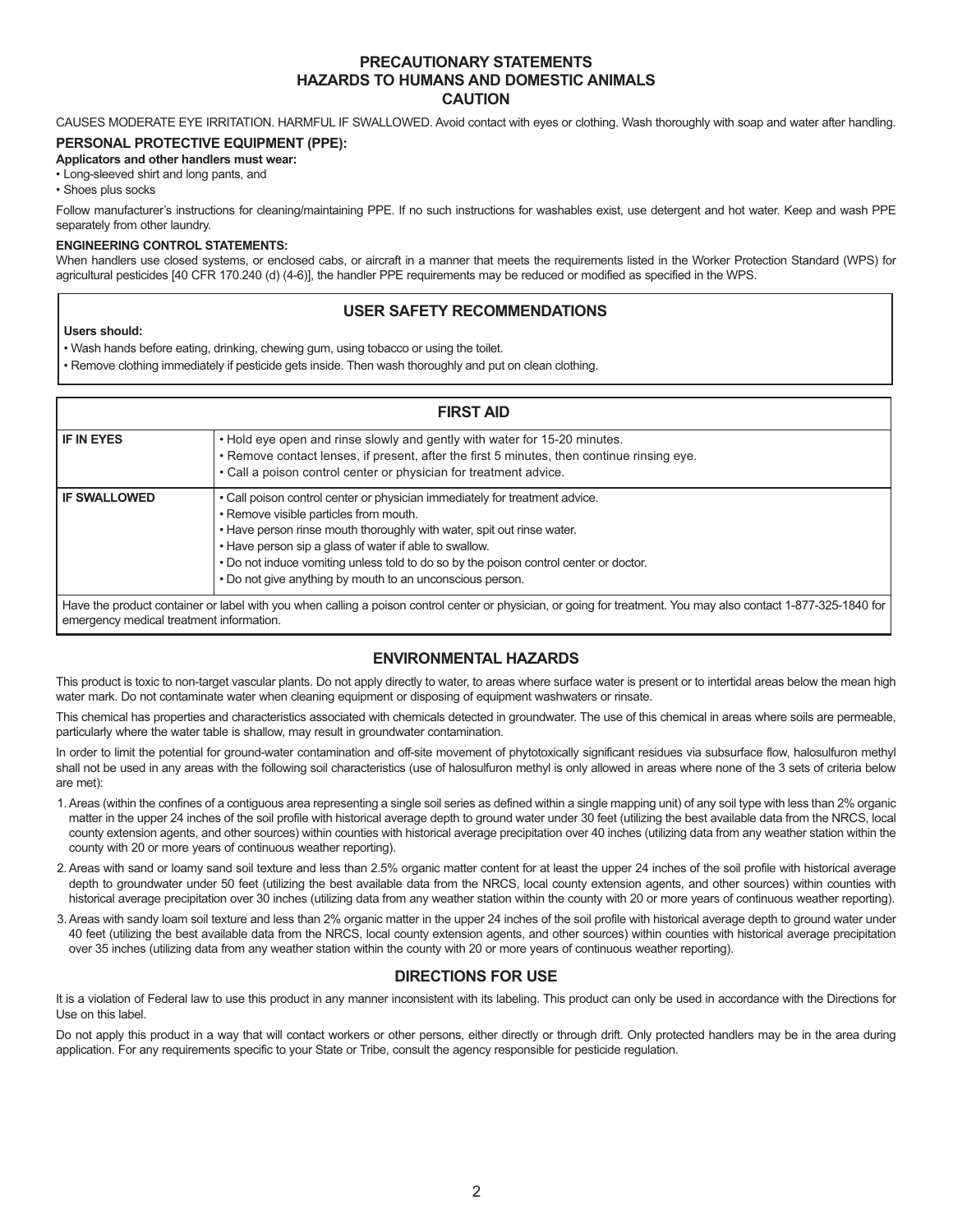#### **AGRICULTURAL USE REQUIREMENTS**

Use this product only in accordance with its labeling and with the Worker Protection Standard, 40 CFR part 170. This Standard contains requirements for the protection of agricultural workers on farms, forest, nurseries and green houses, and handlers of agricultural pesticides. It contains requirements for training, decontamination, notification and emergency assistance. It also contains specific instructions and exceptions pertaining to the statements on the label about personal protective equipment (PPE), restricted-entry interval. The requirements in this box only apply to uses of this product that are covered by the Worker Protection Standard.

Do not enter or allow worker entry into treated areas during this restricted entry interval (REI) of 12 hours.

PPE required for early entry to treated areas that is permitted under the Worker Protection Standard and that involves contact with anything that has been treated, such as plants, soil or water, is:

• Coveralls

• Shoes plus socks

• Chemical-resistant gloves, such as nitrile rubber, neoprene rubber or polyethylene. For more options, follow instructions for category A (dry and water-based formulations) on an EPA chemical resistant category selection chart.

#### **NON-AGRICULTURAL USE REQUIREMENTS**

The requirements in this box apply to uses of this product that are NOT within the scope of the Worker Protection Standard for agricultural pesticides (40 CFR part 170). The WPS applies when this product is used to produce agricultural plants on farms, forests, nurseries, or greenhouses. Keep people and pets off treated areas until spray solution has dried.

#### **TURFGRASSES including SOD AND SEED FARMS AND OTHER NON-CROP SITES**

| CROP                                                                                                                                                                                                                                                                                                                                                                                                                                                                                                                                                   | <b>OZ/ACRE</b> | <b>COMMENTS</b>                                                                                                                                |                                                                                                             |                                                                                                                                                                                                                                                                                                                                                                                                                                                                                                |
|--------------------------------------------------------------------------------------------------------------------------------------------------------------------------------------------------------------------------------------------------------------------------------------------------------------------------------------------------------------------------------------------------------------------------------------------------------------------------------------------------------------------------------------------------------|----------------|------------------------------------------------------------------------------------------------------------------------------------------------|-------------------------------------------------------------------------------------------------------------|------------------------------------------------------------------------------------------------------------------------------------------------------------------------------------------------------------------------------------------------------------------------------------------------------------------------------------------------------------------------------------------------------------------------------------------------------------------------------------------------|
| <b>TURFGRASSES</b><br>(established lawns,<br>ornamental turfgrass,<br>landscaped areas.<br>commercial and<br>residential turfgrass),<br>and<br>OTHER<br>NON-CROP SITES<br>(including airports,<br>cemeteries, fallow<br>areas, golf courses,<br>landscaped areas,<br>public recreation<br>areas, residential<br>property, roadsides,<br>school grounds, sod<br>or turf seed farms,<br>sports fields,<br>landscaped areas<br>with established<br>woody ornamentals,<br>fairgrounds, race<br>tracks, tennis courts,<br>campgrounds and<br>rights-of-way) | 2/3 to 1 1/3   | <b>Broadcast Treatments:</b><br>to label directions.                                                                                           |                                                                                                             | This product is a selective herbicide for postemergence control of sedges such as purple and yellow nutsedge in sod<br>or turf seed farms. This product will not injure nearby established ornamentals, trees, and shrubs when used according<br>For postemergence control of purple or yellow nutsedge found in established turfgrass, apply 2/3 to 1 1/3 ounces by<br>weight of this product per acre (0.031 to 0.062 pounds active ingredient per acre) after nutsedge has reached the 3 to |
|                                                                                                                                                                                                                                                                                                                                                                                                                                                                                                                                                        |                |                                                                                                                                                | 8 leaf stage of growth. Use the lower rate in light infestations and the higher rate in heavy infestations. | If a second treatment is required, apply 6 to 10 weeks after the initial treatment. As a sequential treatment, when new<br>purple or yellow nutsedge plants have reached the 3 to 8 leaf stage of growth, apply 2/3 to 1 1/3 ounces by weight of<br>this product per acre (0.031 to 0.062 pounds active ingredient per acre). Use the lower rate in light infestations and                                                                                                                     |
|                                                                                                                                                                                                                                                                                                                                                                                                                                                                                                                                                        |                |                                                                                                                                                | 22/3 ounces of product (0.125 pound active ingredient) per acre per use season.                             | the higher rate in heavy infestations. No more than 2 applications can be made with the total use rate not exceeding<br>Use 0.25 to 0.5 percent nonionic surfactant concentration (1 to 2 quarts per 100 gallons of spray solution) for broadcast<br>applications. For high volume applications, DO NOT exceed 1 quart of surfactant per acre. Use only nonionic surfactants                                                                                                                   |
|                                                                                                                                                                                                                                                                                                                                                                                                                                                                                                                                                        |                | which contain at least 80 percent active material.<br><b>Spot Treatments:</b><br>(1/3 fluid ounce) of nonionic surfactant per gallon of water. |                                                                                                             | Mix 0.03 ounce (0.9 gram) of this product in one or two gallons of water to treat 1,000 square feet. Add 2 teaspoons                                                                                                                                                                                                                                                                                                                                                                           |
|                                                                                                                                                                                                                                                                                                                                                                                                                                                                                                                                                        |                | and not rounded.                                                                                                                               |                                                                                                             | <b>INSTRUCTIONS FOR WATER DISPERSIBLE GRANULES IN 1.33 OUNCE BOTTLE:</b> Mix 0.03 ounce (0.9 gram)<br>of this product (using the measuring scoop provided) in one or two gallons of water to treat 1,000 square feet. Add 2<br>teaspoons (1/3 fluid ounce) of nonionic surfactant per gallon water. Ensure the product is measured as a level scoop                                                                                                                                            |
|                                                                                                                                                                                                                                                                                                                                                                                                                                                                                                                                                        |                |                                                                                                                                                | Occasionally shake the spray solution while spraying to ensure that it remains thoroughly mixed.            | <b>INSTRUCTIONS FOR WATER DISPERSIBLE GRANULE PREMEASURED IN WATER SOLUBLE BAGS: Add one</b><br>(1) water soluble bag of this product per one or two gallons of water in a hand-held or backpack sprayer to treat 1,000<br>square feet. Add 2 teaspoons (1/3 fluid ounce) of nonionic surfactant per gallon of spray solution. Mix or shake<br>thoroughly for at least two minutes to ensure that the water soluble bag and ingredients are completely dispersed.                              |
|                                                                                                                                                                                                                                                                                                                                                                                                                                                                                                                                                        |                | application of this product:                                                                                                                   | the surfactant label and observe all precautions, mixing and application instructions.                      | DO NOT exceed the specified amount of surfactant due to the potential for turf injury at higher rates. Refer to<br>When applied as directed under the conditions described, the following established turfgrasses are tolerant to                                                                                                                                                                                                                                                              |
|                                                                                                                                                                                                                                                                                                                                                                                                                                                                                                                                                        |                |                                                                                                                                                | <b>Established Cool-Season Grasses</b>                                                                      |                                                                                                                                                                                                                                                                                                                                                                                                                                                                                                |
|                                                                                                                                                                                                                                                                                                                                                                                                                                                                                                                                                        |                | Bentgrass, creeping                                                                                                                            | Fescue, fine                                                                                                | Ryegrass, perennial                                                                                                                                                                                                                                                                                                                                                                                                                                                                            |
|                                                                                                                                                                                                                                                                                                                                                                                                                                                                                                                                                        |                | Agrostis stolonifera<br><b>Blue Grass, Kentucky</b>                                                                                            | Festuca rubra<br>Fescue, tall                                                                               | Lolium, perenne                                                                                                                                                                                                                                                                                                                                                                                                                                                                                |
|                                                                                                                                                                                                                                                                                                                                                                                                                                                                                                                                                        |                | Poa pratensis                                                                                                                                  | Festuca arundinacea                                                                                         |                                                                                                                                                                                                                                                                                                                                                                                                                                                                                                |
|                                                                                                                                                                                                                                                                                                                                                                                                                                                                                                                                                        |                |                                                                                                                                                | <b>Established Warm-Season Grasses</b>                                                                      |                                                                                                                                                                                                                                                                                                                                                                                                                                                                                                |
|                                                                                                                                                                                                                                                                                                                                                                                                                                                                                                                                                        |                | <b>Bahiagrass</b>                                                                                                                              | Seashore paspalum                                                                                           | Kikuygrass                                                                                                                                                                                                                                                                                                                                                                                                                                                                                     |
|                                                                                                                                                                                                                                                                                                                                                                                                                                                                                                                                                        |                | Paspalum notatum<br>Bermudagrass                                                                                                               | Paspalum vaginatum<br>St. Augustinegrass                                                                    | Pennisetum clandestinum                                                                                                                                                                                                                                                                                                                                                                                                                                                                        |
|                                                                                                                                                                                                                                                                                                                                                                                                                                                                                                                                                        |                | Cynodun dactylon                                                                                                                               | Stenotaphrum secundatum                                                                                     |                                                                                                                                                                                                                                                                                                                                                                                                                                                                                                |
|                                                                                                                                                                                                                                                                                                                                                                                                                                                                                                                                                        |                | Centipedegrass                                                                                                                                 | Zoysiagrass                                                                                                 |                                                                                                                                                                                                                                                                                                                                                                                                                                                                                                |
|                                                                                                                                                                                                                                                                                                                                                                                                                                                                                                                                                        |                | Eremochloa ophiuroides                                                                                                                         | Zoysia japonica                                                                                             |                                                                                                                                                                                                                                                                                                                                                                                                                                                                                                |
|                                                                                                                                                                                                                                                                                                                                                                                                                                                                                                                                                        |                |                                                                                                                                                |                                                                                                             | continued                                                                                                                                                                                                                                                                                                                                                                                                                                                                                      |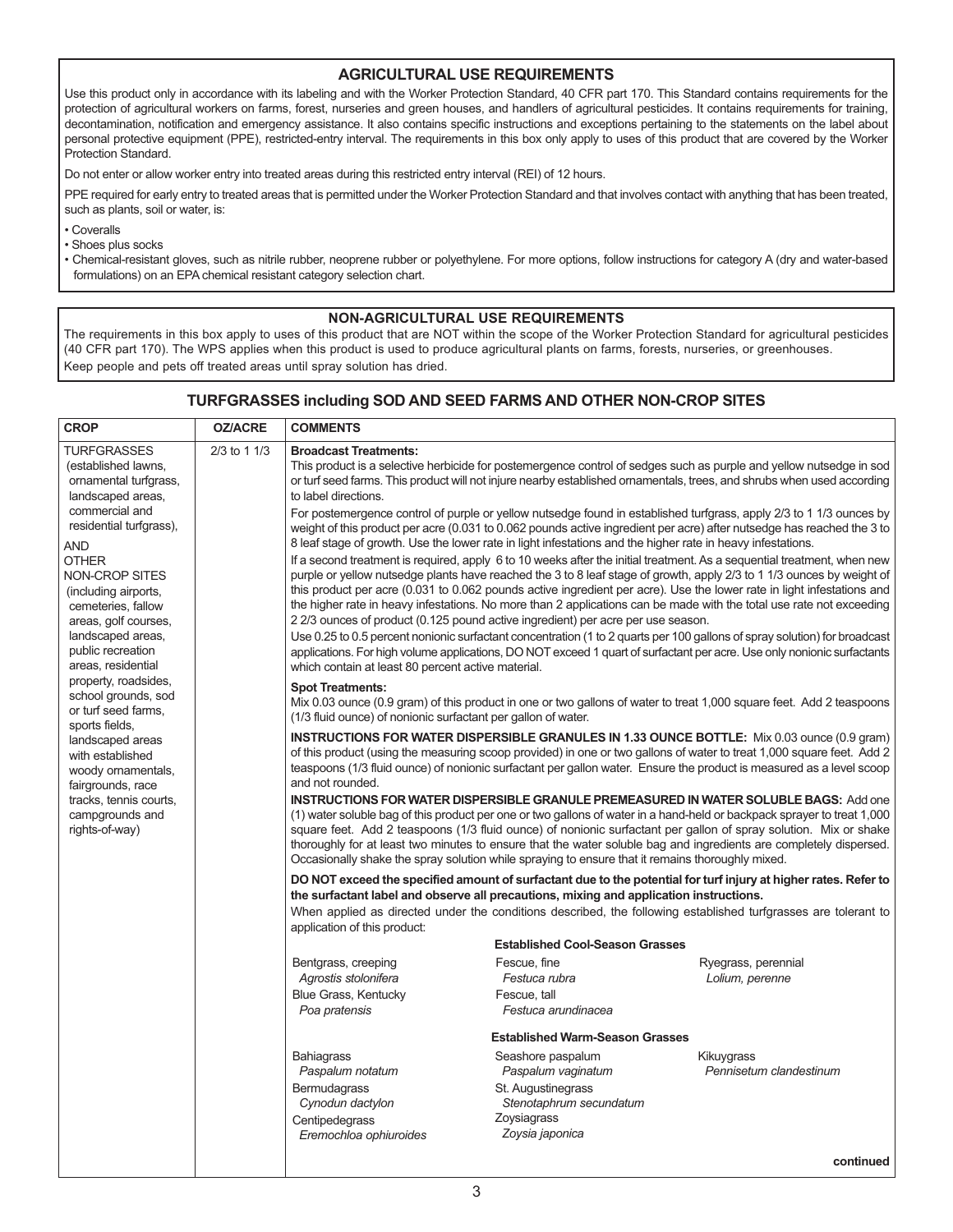#### **TURFGRASSES including SOD AND SEED FARMS AND OTHER NON-CROP SITES (cont'd)**

| <b>CROP</b>                                                                                                                                                                                                                                                                                                                                                                                                                                                                                                                                                                         | <b>OZ/ACRE</b> | <b>COMMENTS</b>                                                                                                                                                                                                                                                                                                                                                                                                                                                                                                                                                                                                                                                                                                                                                                                                                                                                                                                      |
|-------------------------------------------------------------------------------------------------------------------------------------------------------------------------------------------------------------------------------------------------------------------------------------------------------------------------------------------------------------------------------------------------------------------------------------------------------------------------------------------------------------------------------------------------------------------------------------|----------------|--------------------------------------------------------------------------------------------------------------------------------------------------------------------------------------------------------------------------------------------------------------------------------------------------------------------------------------------------------------------------------------------------------------------------------------------------------------------------------------------------------------------------------------------------------------------------------------------------------------------------------------------------------------------------------------------------------------------------------------------------------------------------------------------------------------------------------------------------------------------------------------------------------------------------------------|
| (continued)<br><b>TURFGRASSES</b><br>(established lawns,<br>ornamental turfgrass,<br>landscaped areas,<br>commercial and<br>residential turfgrass),<br>AND<br><b>OTHER</b><br><b>NON-CROP SITES</b><br>(including airports,<br>cemeteries, fallow<br>areas, golf courses,<br>landscaped areas,<br>public recreation<br>areas, residential<br>property, roadsides,<br>school grounds, sod<br>or turf seed farms.<br>sports fields,<br>landscaped areas<br>with established<br>woody ornamentals,<br>fairgrounds, race<br>tracks, tennis courts,<br>campgrounds and<br>rights-of-way) | $2/3$ to 1 1/3 | <b>Established Woody Ornamentals in Landscaped Areas</b><br>Apply this product as a post-directed spray at the specified use rates around established woody ornamental plants in<br>landscaped areas. If applications are to be made to transplanted woody ornamentals, wait 3 months after transplanting<br>to apply this product.<br>NOTE: Due to foliar injury, discoloration and possible death, avoid contact of this product to leaves of desirable plants.<br><b>Fallow Treatments</b><br>This product may be used on fallow areas prior to establishing turfgrass plants. Allow 4 weeks between application<br>and seeding or sodding of turfgrass.<br><b>WEEDS CONTROLLED</b><br>Postermergence Applications:<br>Purple Nutsedge (Cyperus rotundus)<br>Yellow Nutsedge (Cyperus esculentus)                                                                                                                                 |
|                                                                                                                                                                                                                                                                                                                                                                                                                                                                                                                                                                                     |                | <b>WEEDS SUPPRESSED</b><br>Postemergence Applications:<br>Kyllinga spp.<br><b>Tank Mixtures for Turfgrass Renovation</b><br>NUFARM HALOSULFURON PRO plus GLYPHOSATE AGRICULTURAL<br>HERBICIDES PLUS NONIONIC SURFACTANT<br>For non-selective control of all vegetation prior to turfgrass renovations, apply this product at 2/3 ounce by weight per<br>acre in combination with Glyphosate agricultural herbicides for pre-plant burndowm of emerged annual grasses,<br>broadleaf weeds and nutsedge.<br>Refer to the Glyphosate agricultural herbicide label for use instructions, weeds controlled, and application restrictions.                                                                                                                                                                                                                                                                                                 |
| ROADSIDES,<br>RIGHTS-OF-WAY<br>TANK FARMS,<br>LUMBERYARDS,<br><b>FUEL STORAGE</b><br>AREAS,<br><b>FALLOW LAND,</b><br>AND FENCE ROWS                                                                                                                                                                                                                                                                                                                                                                                                                                                | 22/3           | For postemergence control of horsetail ( <i>Equisetum arvense</i> ), apply 2 2/3 ounces of this product per acre or<br>0.06 ounces (1.8 grams) of this product per 1,000 square feet (0.125 pound active ingredient per acre) after<br>horsetail has leafed out. This rate of product will control horsetail that is less than 6 inches tall and suppress<br>horsetail that is greater than 6 inches tall.<br>Herbicide symptoms that are likely to show within 2 weeks as a necrotic ring at the base of the plant, even<br>though the leaves and stems remain green and a deep leathery green in color.<br><b>WEEDS CONTROLLED</b><br>Postemergence Applications:<br>Horsetail (Equisetum arvense)<br><b>WEEDS SUPPRESSED</b><br>Postemergence Applications:<br>Cocklebur<br>Common sunflower<br>Common ragweed<br>Giant ragweed<br>Pigweed<br>Velvetleaf<br>This product may be tank mixed with herbicides containing glyphosate. |

#### **Use Precautions**

• For optimum results, do not mow turf for 2 days before or 2 days after application.

- This product is effective if no rainfall occurs within 3 hours, but best results are obtained with no rainfall or irrigation for at least 4 hours.
- Use this product on seeded, sodded, or sprigged turfgrass that is well established. Allow the turf to develop a good root system and uniform stand before application.
- Overseed treated areas with annual or perennial ryegrass or bermudagrass 2 weeks after application if needed.
- Avoid application of this product when turfgrass or nutsedge is under stress since turf injury and poor nutsedge control may result.
- Color plants or herbaceous ornamentals may be injured when transplanted into landscaped areas treated with this product.
- Do not apply as an over-the-top spray to desirable flowers, ornamentals, vegetables, shrubs or trees.
- Do not apply this product to golf course putting greens.
- Do not apply this product through any type of irrigation system.
- Do not apply this product by air.